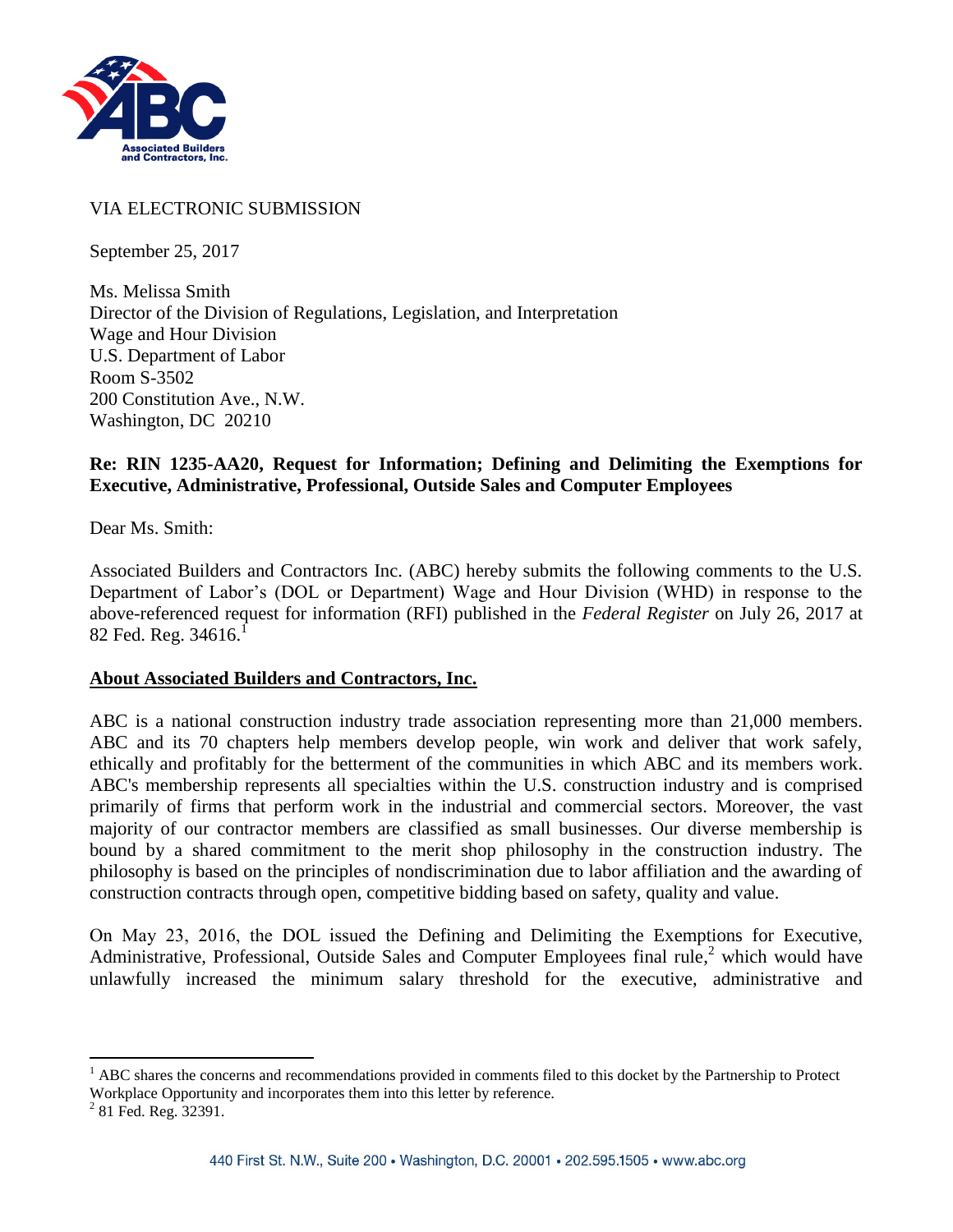professional (EAP) employees exemptions. Throughout the rulemaking process, ABC was an active participant<sup>3</sup> and urged the Department to withdraw the 2015 proposed rule.<sup>4</sup>

The 2016 rule was recently vacated and permanently enjoined on a nationwide basis by the federal district court for the Eastern District of Texas in the case of *Nevada v. Department of Labor*. 5 The court's order compels rescission of the invalid 2016 rule. Assuming that any minimum salary level is still deemed to be desirable, ABC submits that the 2016 rule should be replaced by a new salary standard that is consistent with the methodology adopted by the Department in 2004.

The Department's RFI asked for commenters to address a series of questions in eleven categories regarding the salary standard of the EAP rules. ABC responds below to each set of the Department's questions in the order presented by the Department.

## **1) Assuming That a Minimum Standard Salary Level Continues to Serve the Purposes of the Act, the Department Should Retain the 2004 Methodology for Determining the Standard Salary Level.**

The Department's first set of questions asks for comments on different methodologies for setting the new standard salary level. As discussed in response to question 7 below, ABC assumes that some form of a minimum salary level will be retained in the interests of institutional stability, but in a manner consistent with past precedent and the district court's decision. Based on that assumption, ABC supports application of the Department's 2004 methodology to any proposed increase in the standard salary level. In 2004, the Department set the minimum salary level at an amount which at that time represented the 20<sup>th</sup> percentile for salaried employees in the South geographic region and retail industry.<sup>6</sup> The district court held that the \$913 salary level established in the 2016 rule violated Congress's intent and exceeded the Department's authority to set a minimum salary level "to screen out the obviously nonexempt employees."<sup>7</sup> As the court further stated, the Department "does not have authority to use a salary-level test that will effectively eliminate the duties test as prescribed by Section  $13(a)(1)$ " [of the Fair Labor Standards Act (the Act)].<sup>8</sup> The court found that it would be consistent with Congress's intent to set the minimum salary level "somewhere near the lower end of the range of prevailing salaries."<sup>9</sup>

The 2016 rule arbitrarily increased the minimum salary to the  $40<sup>th</sup>$  percentile for salaried employees. This error was compounded by the Department's expansion of the "South region" to include the entire current South Census Region, thereby including three of the Top 10 median incomes in the entire country—Maryland, Virginia and the District of Columbia—in its calculation for the first time. The Department also erred by failing to tie the wage rate to the lower-paid retail industry and by including in the  $40<sup>th</sup>$  percentile calculation numerous categories of employees who are not subject to the same salary level test, such as doctors, lawyers, teachers and outside sales employees.

 3 See ABC's Comments filed on Sept. 4, 2015 (Docket ID: WHD-2015-0001-5178).

 $4$  80 Fed. Reg. 38516.

<sup>5</sup> C.A. No. 4:16-CV-731, 2017 WL 3837230 (E.D. Tex. Aug. 31, 2017).

<sup>6</sup> 69 Fed. Reg. at 22167-68 & Table 2.

<sup>7</sup> *Nevada*, 2017 WL 38377230 at \*7, *citing* Harry Weiss, *Report and Recommendations on Proposed Revisions of Regulations, Part 541* (June 30, 1949), at 7-8.

<sup>8</sup> *Id.*

<sup>9</sup> *Id*.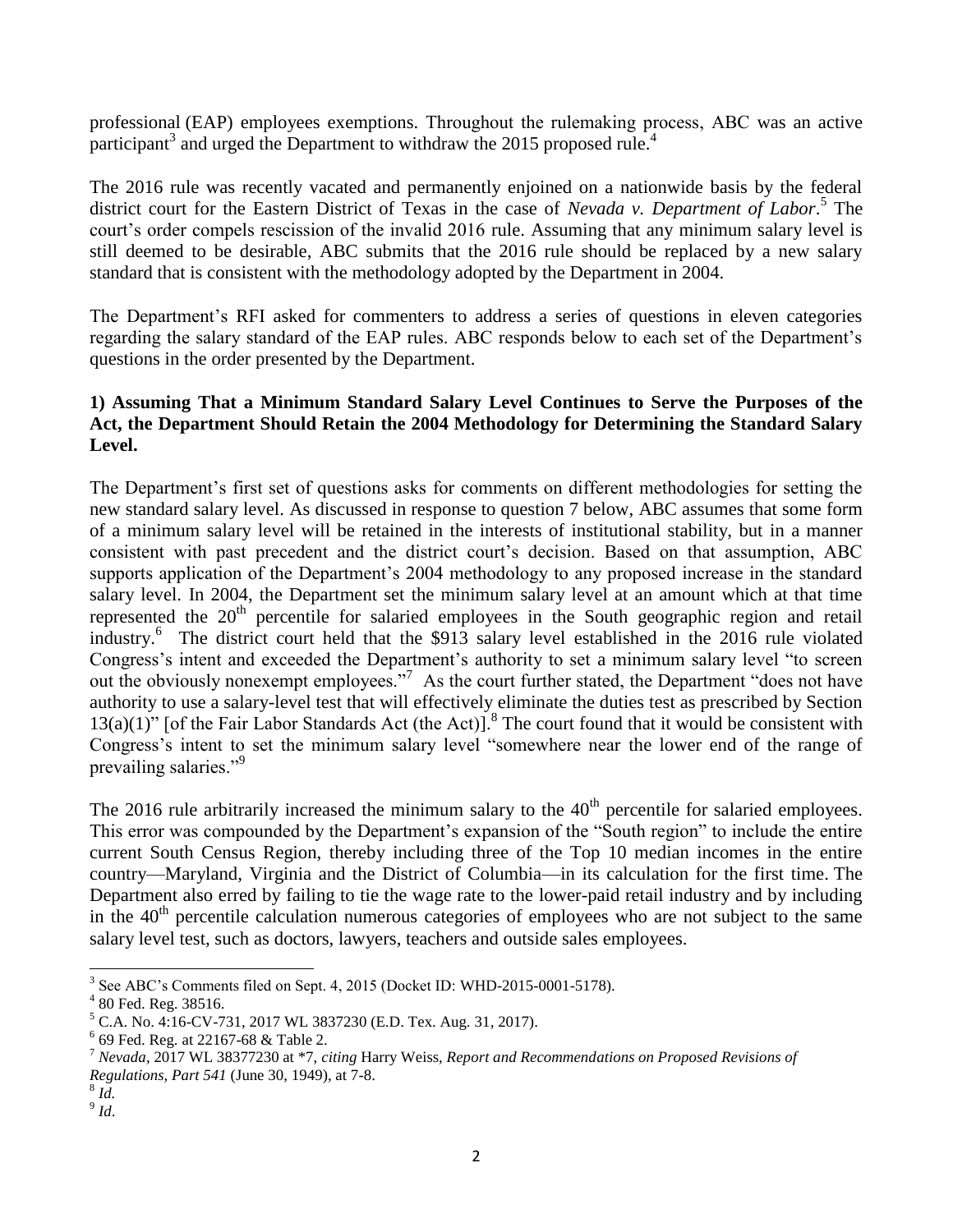The district court stated that adjusting the 2004 data for inflation would be consistent with the Act, and ABC has no objection to that approach. However, ABC believes it would be equally consistent with the Act to leave in place the 2004 methodology for setting the salary standard, which would result in a new minimum salary slightly in excess of \$30,000 per year.

The Department's RFI also asks whether using either of the methods above would require changes to the standard duties test, to which ABC replies in the negative. The 2016 rule wrongly claimed that the 2004 methodology was "mismatched" with the standard duties test after the previous long and short tests were eliminated. Contrary to the 2016 rule, the standard duties test adopted in 2004 was more rigorous than the old short duties test. Any return to the previous short or long duties tests would impose significant new monitoring requirements and recordkeeping burdens.

# **2) The Department Should Adopt Only One Standard Salary Level.**

In response to the Department's second set of questions, ABC opposes adoption of more than one standard salary level in any new rule. ABC is concerned that creating multiple salary tests based on census region, size of employer, state, metropolitan statistical area or some other method will create needless complications and more implementation costs and litigation in the construction industry. The Department has long rejected previous proposals of multiple standard salary levels, and the single salary level should be retained now.

# **3) The Department Should Continue to Impose a Single Salary Level for All of the EAP Exemptions.**

The Department's third set of questions asked whether commenters favored adoption of separate minimum salary levels for each of the EAP exemptions. ABC submits that there is no need for the Department to increase the complexity of the salary level standard by imposing different levels for executive, administrative and professional exemptions. Particularly in the construction industry, it can be difficult to classify multi-tasking exempt employees in any single one of the exemptions. The Department has long applied a single salary to all of the EAP exemptions and the Department should continue that policy.

## **4) The Department Should Retain the 2004 Standard Salary Test, and Should Not Recreate Short and Long Test Salary Levels.**

In response to the Department's fourth set of questions raising the possibility of returning to pre-2004 long and short tests for exemption, ABC opposes any such approach. To the contrary, the new salary level should be matched to the standard duties tests adopted in 2004.

## **5) The 2016 Rule's Salary Level Should Be Rescinded as Ordered by the Court, Because it is Not a Proxy for Exempt Job Duties.**

Responding to the Department's fifth set of questions regarding the merit of the 2016 rule's increased salary level, ABC agrees with the district court's holding in *Nevada v. Department of Labor* cited above. As the court there held, the unprecedented high salary level adopted in the 2016 rule unlawfully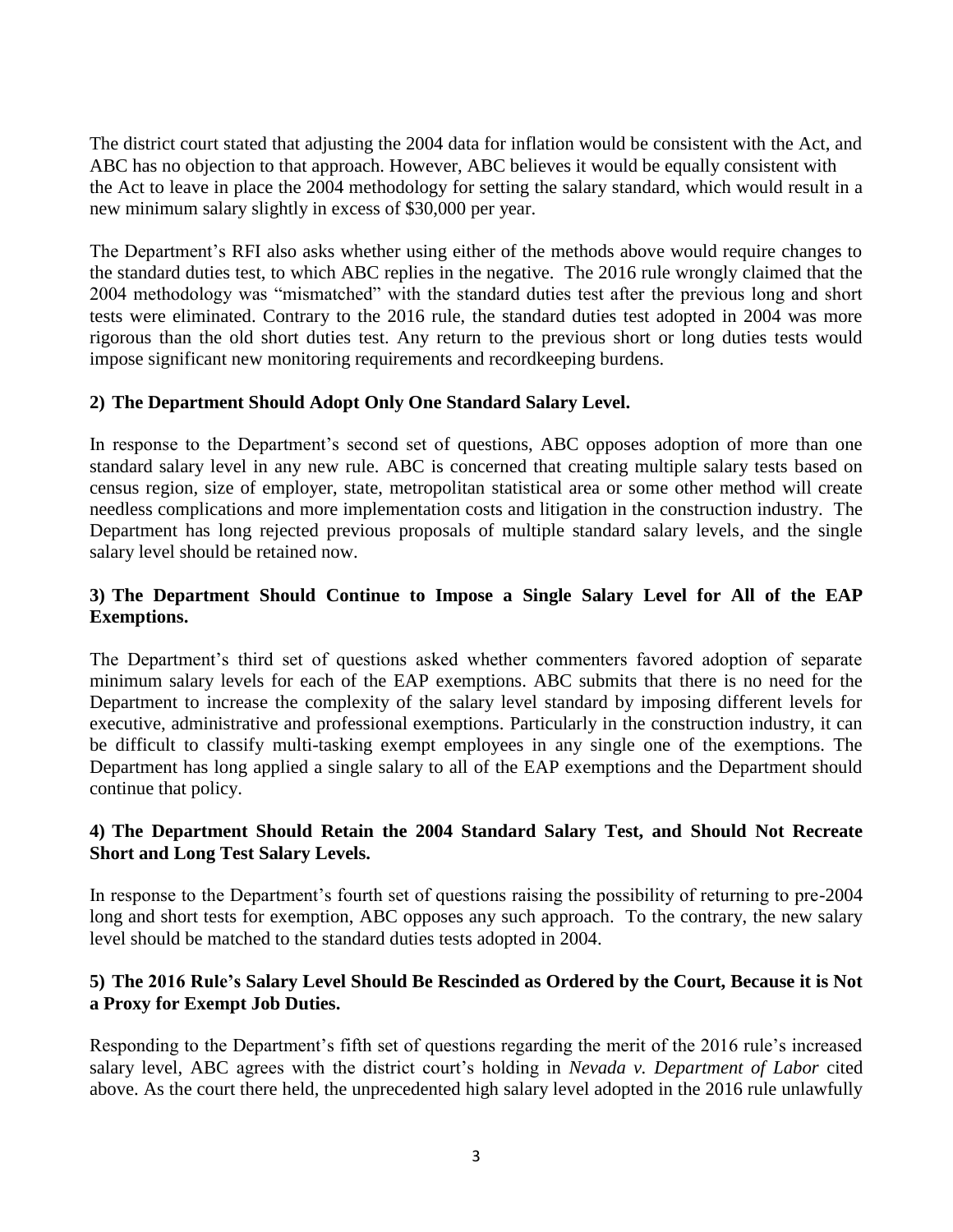eclipsed the duties test in determining exempt status. If allowed to take effect, this increase would have resulted in removing 4.2 million employees from their exempt status, "irrespective of their job duties and responsibilities" and in defiance of Congressional intent.<sup>10</sup> Because the 2016 rule has been found unlawful and permanently vacated by the court, the Department must rescind it.

# **6) Very Few ABC Members Implemented the 2016 Rule Before the District Court Enjoined It, and Those Who Did Suffered Adverse Impacts.**

In the Department's sixth set of questions, compliance data under the enjoined 2016 rule is requested. ABC has surveyed its membership and found that the overwhelming majority of respondents did not implement any changes in 2016 to comply with the new rule before the court issued its injunction. ABC's members waited as long as possible before complying with the 2016 rule because they confronted significant cost burdens, interference with productivity and negative impacts on employee morale. Those construction contractors who chose to comply with the 2016 rule encountered a number of the predicted negative impacts, particularly increased costs. ABC therefore remains concerned that any attempt to re-impose the 2016 rule will have an adverse impact on the construction industry and should not be adopted.

# **7) The Department Should Not Adopt a Duties-Only Test if Elimination of the Minimum Salary Level Results in Alteration of the Duties Tests and/or Increased Litigation.**

The Department next asked whether it should eliminate the salary level entirely and rely on a dutiesonly test for the EAP exemptions. Some ABC members support elimination of the salary requirement, noting that the Act does not require a minimum salary and there has been continuing litigation over the enforcement of the minimum standard salary. But others are concerned that elimination of the salary standard could lead to even more litigation if the duties-only tests are changed as a result of elimination of the minimum salary. And ABC notes that some construction industry employers have over the decades found the salary test to be a useful tool to exclude obviously non-exempt employees from the exemption. ABC therefore believes that elimination of the minimum salary requirement should not occur unless it can be done without creating more confusion or increasing the amount of litigation over exemption issues in the construction industry.

## **8) Imposition of the Unlawful 2016 Rule Would Result in Virtual Elimination of the Executive Exemption for Some Categories of Supervisors in Several Regions of the Country.**

The Department has asked whether the 2016 rule might exclude entire job classifications from previously exempt status if allowed to take effect. ABC members believe that is the case in lowerpaying regions of the country. In particular, smaller construction contractors in the deep South, parts of the Midwest and other rural states are likely to find that many of their supervisory positions will lose their exempt status under the proposed new salary minimum standard, even though their job duties are substantially identical to similar exempt positions held by employees in New York and California.

 $\overline{a}$ <sup>10</sup> 81 Fed. Reg. at 32405.